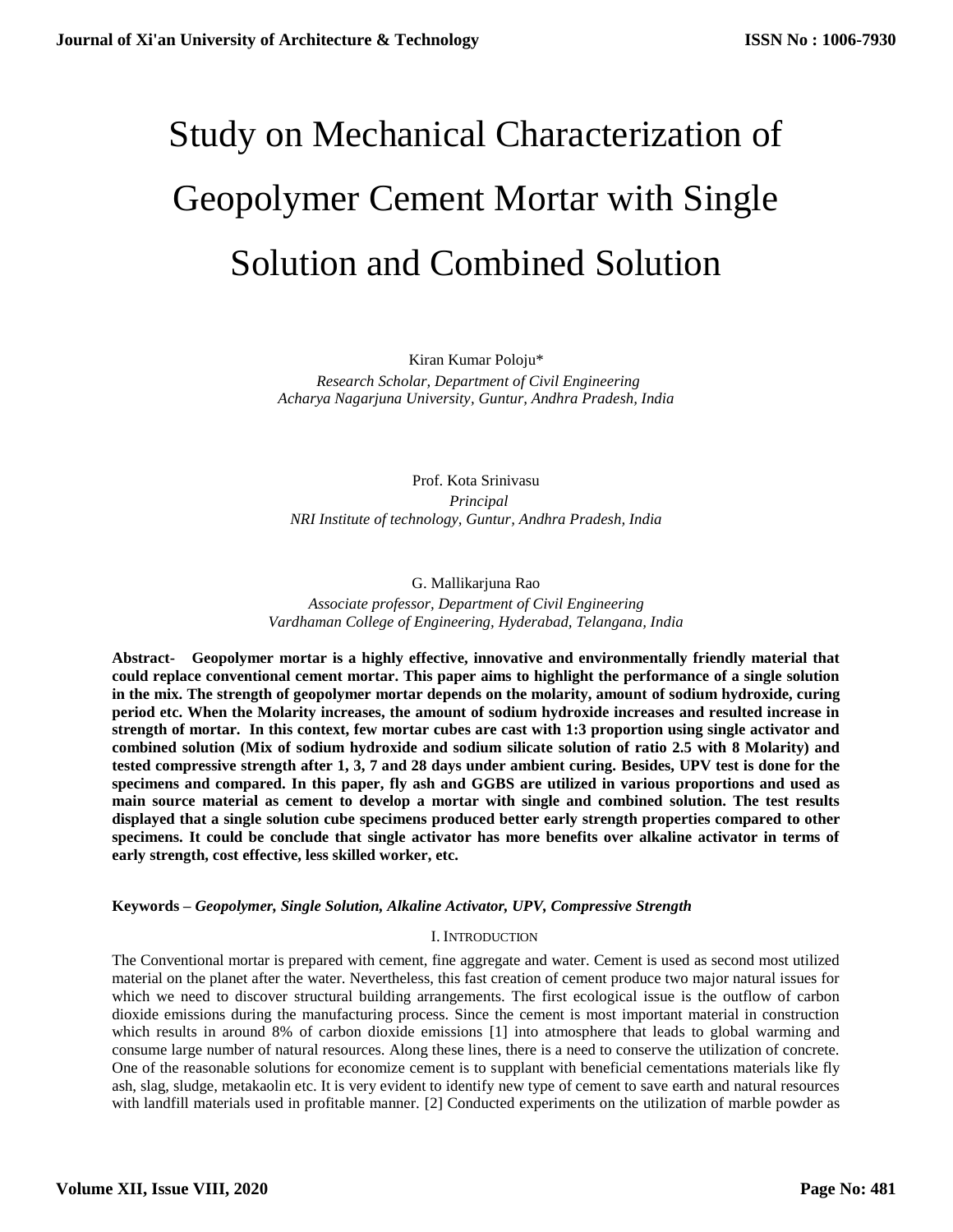partial replacement of cement to minimize the cement production. The waste replaced with cement up to 30%, conducted tests to determine strength properties, and compared to conventional concrete and found better strength. [3] also conducted tests on utilization of ceramic powder up to 30% partial replacement of cement to minimize the cement production and resulted better properties compared to normal concrete However, there are wide researches available on geopolymer cement in which fly ash and GGBS are used as source materials and stated the optimum percentage of GGBS content in fly ash to develop geopolymer concrete is 30% with alkaline activator (SS/SH) ratio 2.5. Fly ash is one of the source materials formed with the burning of coal thermal plants. This ultrafine material will better fill voids between concrete particles and result in a thick concrete with higher compressive strength and amazingly low permeability. The use of different supplementary cementitious materials as partial/ fully replacement with cement in developing a concrete in current scenario is much appreciated and acceptable. [4] Fly ash concrete/ mortar undergo hydration process with available calcium hydroxide to form CSH gel when placed in ambient curing. GGBS is the industry by product obtained from steel industry acquired through fast cooling by water or extinguishing liquid slag. [5] Suggested the concrete that does not use cement as a binding material, and the materials used instead are fly ash, silica smoke, or GGBS, along with the alkali solution. [6] Suggested the utilization of geopolymer concrete assists with taking care of a high number of the issues that were making damage to the earth and human, including lessen the amount of waste obtained from industries. It likewise assumes a significant job in diminishing the carbon dioxide outflows from the concrete business. [7] Suggested binding materials produce polymerization with basic solutions for fly ash and rice husk ash. Geopolymer has a ton of advantages like accessibility of plentiful fly ash, little CO2 discharge, less vitality utilization, low creation cost, high early quality, quick setting. These properties make geopolymer discover extraordinary applications in numerous fields of the development business. However, there is lack of work identified in the same context when the alkaline activator ratio exceeds 2.5 with different molarities. One of the main disadvantage with geopolymer concrete is preparation of alkaline activator. During the mix of alkaline activators, sodium hydroxide plays a major role, which depends on molarity. The higher molarity leads to high quantity of NaOH solution with less amount of sodium silicate that creates more heat while preparing the solution. Skilled persons are required during the preparation of the solution. The ratio of alkaline activator completely depends on NaOH solution and sodium silicate and said to 2.5 form by the various researchers. It is very much important to understand the impact of molarity  $(1 \text{Molarity} - 20$ Molarity) during the preparation of NaOH solution where Na OH is used to dissolution of source materials and Na Sio2 used for developing bond strength between aggregates. To overcome this problem, different activators are required to replace alkaline activator. Due to the lack of studies on the current issue, the literature review is scarce and hence, stepped forward to attempt a study on the use of single activator to determine the compressive strength of mortar and compared with geopolymer mortar made up of combined solution.



Figure 1. Schematic diagram of Reaction Mechanism in OPC and Geopolymer Concrete

The development of calcium-aluminate-hydrate observed in early stage with addition of huge amount of fly ash in the mix as shown in schematic diagram in Figure 1. This is due to calcium oxide present in flyash [8]. The molar proportion of SS/SH ratio influencing the properties of geopolymers. After a few examinations, [9] recommended the ratio of 2.5 is optimum. [10] Conveyed the trial examination on geopolymer mortars with class c fly ash. [11] Investigated the performance of fly ash based geopolymer, for example, fly ash to activator ratio, etc. It has been discovered that the ideal substance properties s is fly ash: activator as 60:40 with 12M. [12] Contemplated the properties of activator with fly ash and GGBS mortar with two super plasticizers. The Polycarboxylates-based and naphthalene-based super plasticizers were added to the blends at various measurements of 0%, 1%, 2%, 3%, and 4% by the mass of binder under outdoor curing. The results showed increase in the strength of mortar with increase of slag content. The increase in strength noticed as expanding with increment in age. [13] Considered fly ash and GGBS as source material of geopolymer mortar comprising of SS/SH of various molarities with ratio of 2.5. From the outcomes, it has been shown that the mix of fly ash and GGBS brings diminished final setting time and improved compressive strength. [14] Reported that fly ash based GPC under pre curing at room temperature for development in quality. Moreover, it has shown that the geopolymers authorized with NaOH had more strength than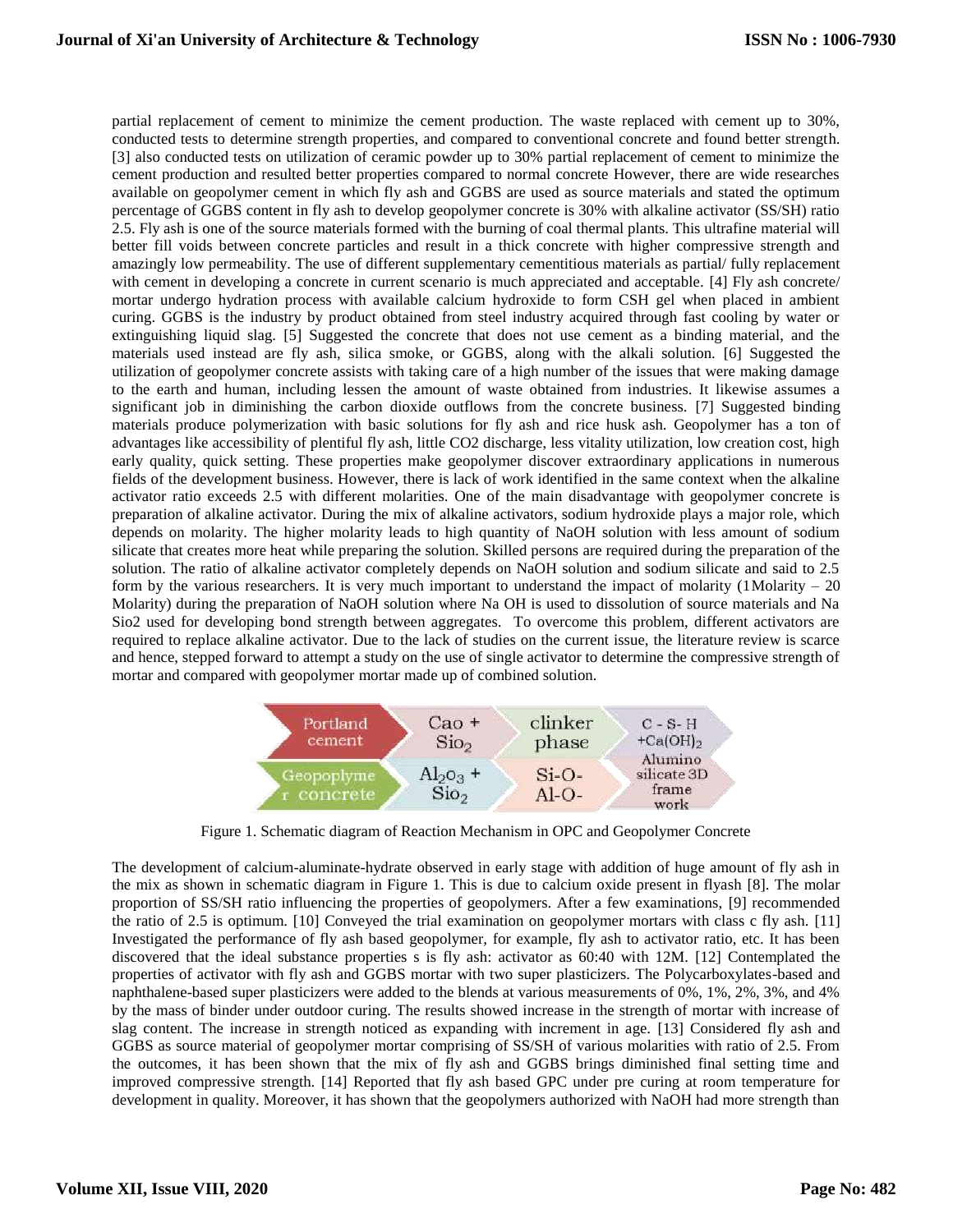those started by sodium silicate solution. The compressive strength of the geopolymer concrete has extended with a development in GGBS substance and solution as inspected by [15]. He talked about the effect of fly ash to GGBS proportion from 0-100% and the effect of the dissolvable substance by contrasting the sodium silicate to sodium hydroxide extent (1-1.5) keeping the blend of sodium hydroxide as 10M. [16] Considered the use of Palm oil ash by varying the extents with sodium silicate to sodium hydroxide extent from 0.5 to 2.5 and temperatures from 400C to 800C for 24 hours. From the XRD examination, it was seen that sodium alumna silicate hydrate gel responsible for the development of strength of geopolymer mortar. [17] Considered the strength of fly ash based geopolymer mortar by change in the molarities and sodium silicate to sodium hydroxide ratio. [18] Discussed the setting of fly ash based geopolymers for various properties of NaOH and alkaline mix for fly ash at room temperature and proportion of water to binding material. From the results, the expansion in the sodium hydroxide improved the compressive strength of geopolymer mortars. [19], analyzed the properties of low calcium fly ash based geopolymer concrete for different molarities and SS/SH ratio under 60°C for 24 hours curing. From the results, it is observed that strength of mortar increased with increment of sodium hydroxide and curing period. [20] Contemplated the mechanical properties of fly ash based geopolymer concrete of different binder content with fine aggregate in room temperature and ratio of sodium hydroxide/sodium silicate 1:2.5. The hydration framework known as C-S-H gel with proportion of low calcium and silica [21]. In addition to this, [22] detailed in their investigation on the hydration of alkaline mix. They observed silica gel formed in the underlying phases of hydration of slag enacted with water glass arrangement. The main objective of this attempt is to identify the effect of compressive strength of geopolymer mortar for different proportion of GGBS in fly ash and investigate the effect of sodium silicate solution (single activator) for geopolymer mortar.

## II. METHODOLOGY

**Mixing and Casting-**The fly ash and GGBS blended in required quantities until homogeneity achieved and fine aggregate is added to the mix and allowed to blend. Later, the sodium silicate solution is added to the total mix and stir completely for 3-5 minutes and filled in the cube moulds of size  $100 \text{mm} \times 100 \text{mm} \times 100 \text{mm}$  by three layers with compaction and vibration to avoid air voids. These specimens are demoulded after 24 hours and place in the ambient curing for 7 and 28 days of testing. Few specimens were casted with single activator and alkaline activator for various percentages of (25% 50%, 75% and 100%) GGBS in fly ash with activator to binder ratio of 0.5

**Single Solution (Sodium Silicate Solution)-**During the mix of alkaline activator, adequate amount of sodium hydroxide and sodium silicate solution are used. It requires skilled workforce and have to wait for 24 hours to use in the mix before casting and this might lead to generate heat during preparation of solution. However, sodium silicate solution also called single activator has better advantages over alkaline activator without compromising the effect of strength properties of mortar and provide low work ability. This activator required no skilled workforce and produce less heat during mix. Moreover, this activator can use directly before casting the cubes. Besides, the cost of sodium hydroxide pellets and sodium silicate is higher compared to single activator.



#### III. RESULTS AND DISCUSSION

Figure 2: Compressive strength results of fly ash – GGBS based geopolymer mortars using single solution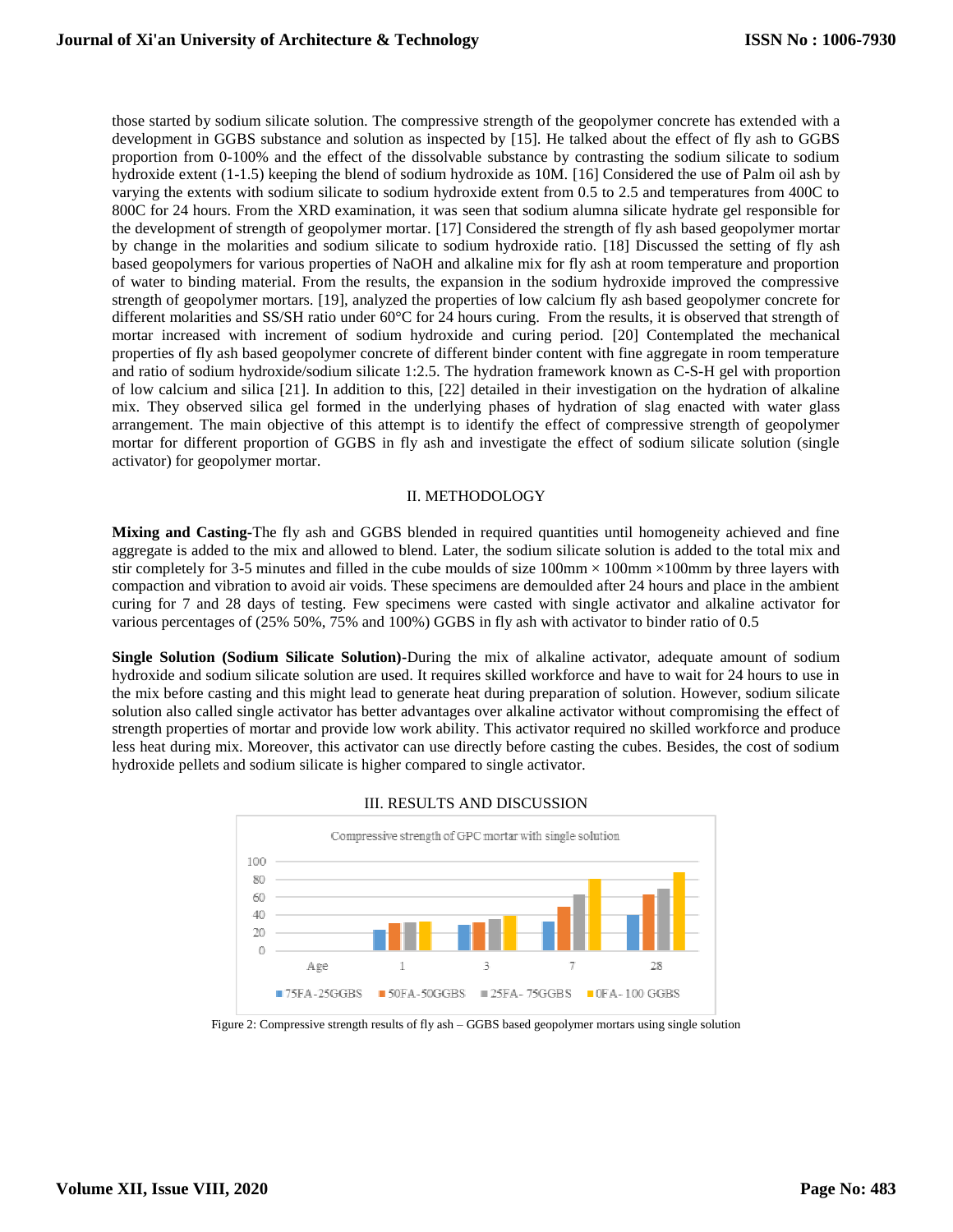

Figure 3: Compressive strength results of fly ash – GGBS based geopolymer mortars using combined solution.

**Discussion on compressive strength results-** The specimens of different proportion are casted and tested to determine compressive strength. It is observed that geopolymer mortar with single activator provide better strength compared to combined solution. Moreover, the increase of GGBS content increases strength properties of mortar compared to other mixes. The effect of GGBS in various proportions with single activator and combined solution on compressive strength of mortar for the age of 1, 3, 7 and 28 days shown in Figure 2 and Figure 3. From the result table, the 28-day compressive strength of geopolymer mortar prepared with single solution with 100 GGBS: 0 FA is high compared to combined solution of 100 GGBS: 0 FA. The development of strength depends on amount of GGBS content in the mix. It is evident that the increase in strength with 100 GGBS compared to other specimens in both solutions. The dissolution of calcium in combined solution is faster that resulted in good strength properties of geopolymer mortar. Similarly, it is noticed that the strength increment with the increase of age as shown in the table. This paper endeavor to determine the compressive strength of geopolymer mortar at 1, 3, 7 and 28 days. The strength of geopolymer mortar relies upon curing system and alkaline solution. It is clearly noticed the increase of strength with increase of curing period. The specimens are casted and placed for 1, 3, 7 and 28 days of curing for assessing its compressive strength. In outdoor curing, the increase in the strength is less because of moderate polymerization process. Compressive strength of the considerable number of blends expanded over the time and higher at 28 days. From the available studies and result, it is found that increase of GGBS content in flyash specimens shown better early strength properties compared to high fly ash and less GGBS specimens. For example, a mix with 40 percent of GGBS with 60 percent fly ash shown better strength properties over other percentages of fly ash: GGBS ratio

**Ultrasonic pulse velocity test (UPV test) -** The nature of geopolymer concrete evaluate before testing by utilizing UPV test. This testing strategy includes estimation of time for ultrasonic pulse to go through specimen. The quality of specimen measured on value obtained in the test. The higher value show better quality. Whitehurst specified a table with ranges as shown in Table 1. The pulse velocity calculated by

| $S$ No | <b>Pulse Velocity (Km/S)</b> | Concrete quality (grading) |
|--------|------------------------------|----------------------------|
|        | Above 4.5                    | <b>Excellent</b>           |
|        | 3.5 to 4.5                   | Good                       |
|        | 3.0 to 3.5                   | <b>Doubtful</b>            |
|        | $2.0 - 3.0$                  | Poor                       |
|        | ~<~2.0                       | <b>Very Poor</b>           |

Pulse velocity = Path Length / travel time

Table 1: Interpretation of UPV results for Conventional concrete

The UPV test is a measure to percentage of voids and the consistency of mortar. The 28 days UPV for 100FA blend was discovered 2.58 km/s for ambient cured samples. From the obtained values, it is noticed that range of 100 Fly ash value id bit higher than 100 GGBS sample. The UPV values obtained for 1, 3, 7 and 28-days for all geopolymer mortar specimens shown in Figure 4. All these specimens tested under ambient curing and found in good and above range.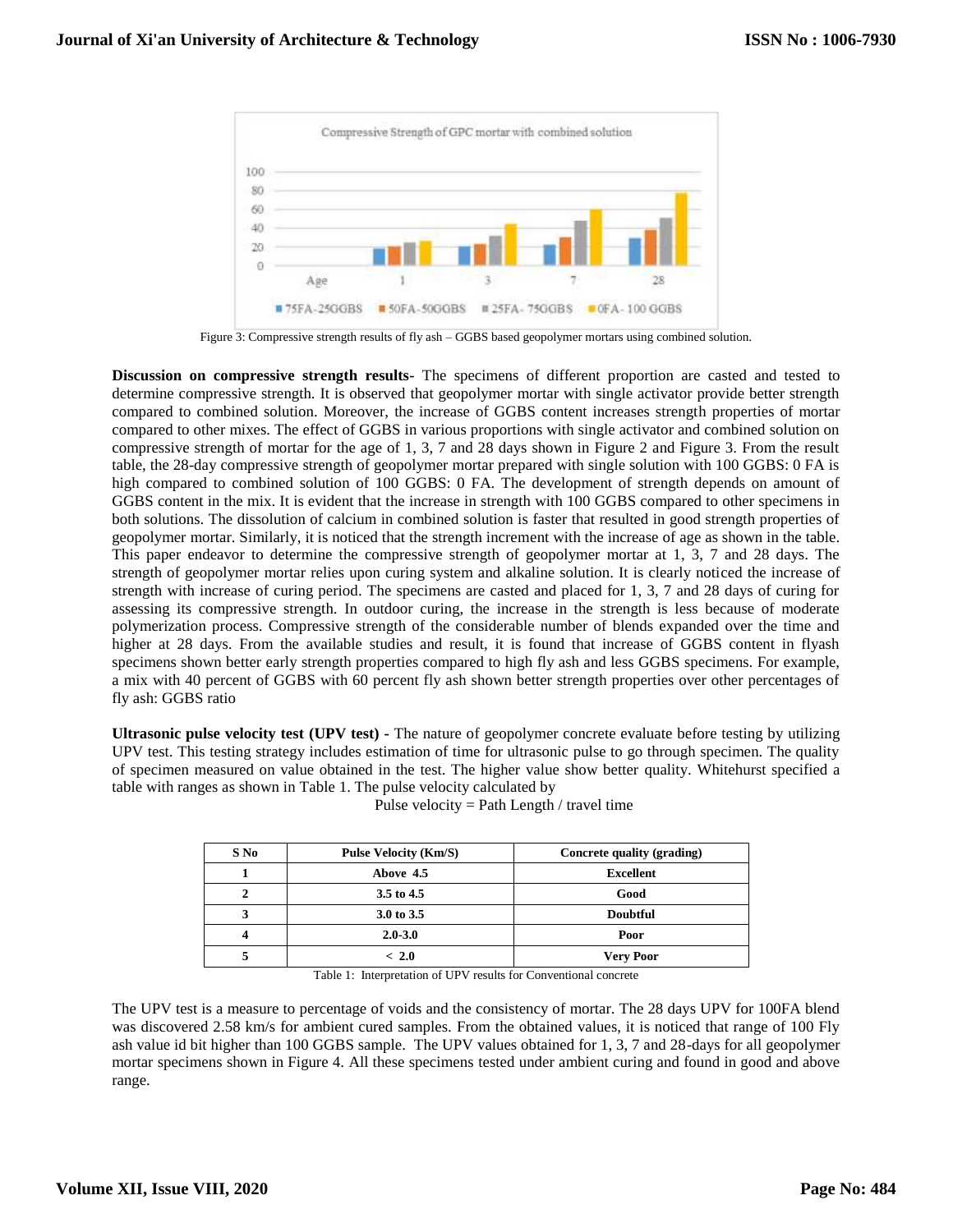

Figure 4: UPV results of fly ash – GGBS based geopolymer mortars (Km/s)

# IV.CONCLUSION

- 1. The impact of GGBS in fly ash for advancement in concrete industry shown steep increase in strength properties
- 2. The compressive strength acquired at 28 days with single solution is higher compared to combined solution
- 3. The compressive strength of geopolymer mortar improved with increase of GGBS percentage in fly ash
- 4. The blend of fly ash and GGBS utilized for improvement of geopolymer mortar with single solution under ambient curing could be used in construction industry
- 5. The strength of geopolymer mortar increments with increment in the age of the mortar.
- 6. Single solution could be considered cost effective compared to combined solution and easy to access without skilled people

## REFERENCES

[1] Lehne, J. and Felix Preston (2018), Making Concrete Change Innovation in Low-carbon Cement and Concrete,

Chatham House, 2018

[2] Poloju, K, K, et al. (2020) 'Determination of Strength Properties of Concrete with Marble Powder' International

Journal of Advanced Science and Technology 29(8), 4004-4008

[3] Poloju, K, K, and Al Ruqaishi, A. (2019) 'The Advancement of Ceramic Waste in Concrete' International

Journal of Advanced and Applied Sciences 6(11), 102-108

[4] A. Palomo, M.W. Grutzek, M.T. Blanco, "Alkali-activated fly ashes. A cement for the future", Cement and

Concrete Research, 29 (8), pp. 1323- 1329, 1999

[5] Davidovits, J. (1994c). "Geopolymers: inorganic polymeric new material", Journal of materials Education, 16,

91-139

[6] B.V.Rangan, (2008), Low-Calcium, Fly-Ash-Based Geopolymer Concrete, Concrete Construction Engineering

Handbook, Taylor and Francais Group, LLC, pp. 1-9, (2008).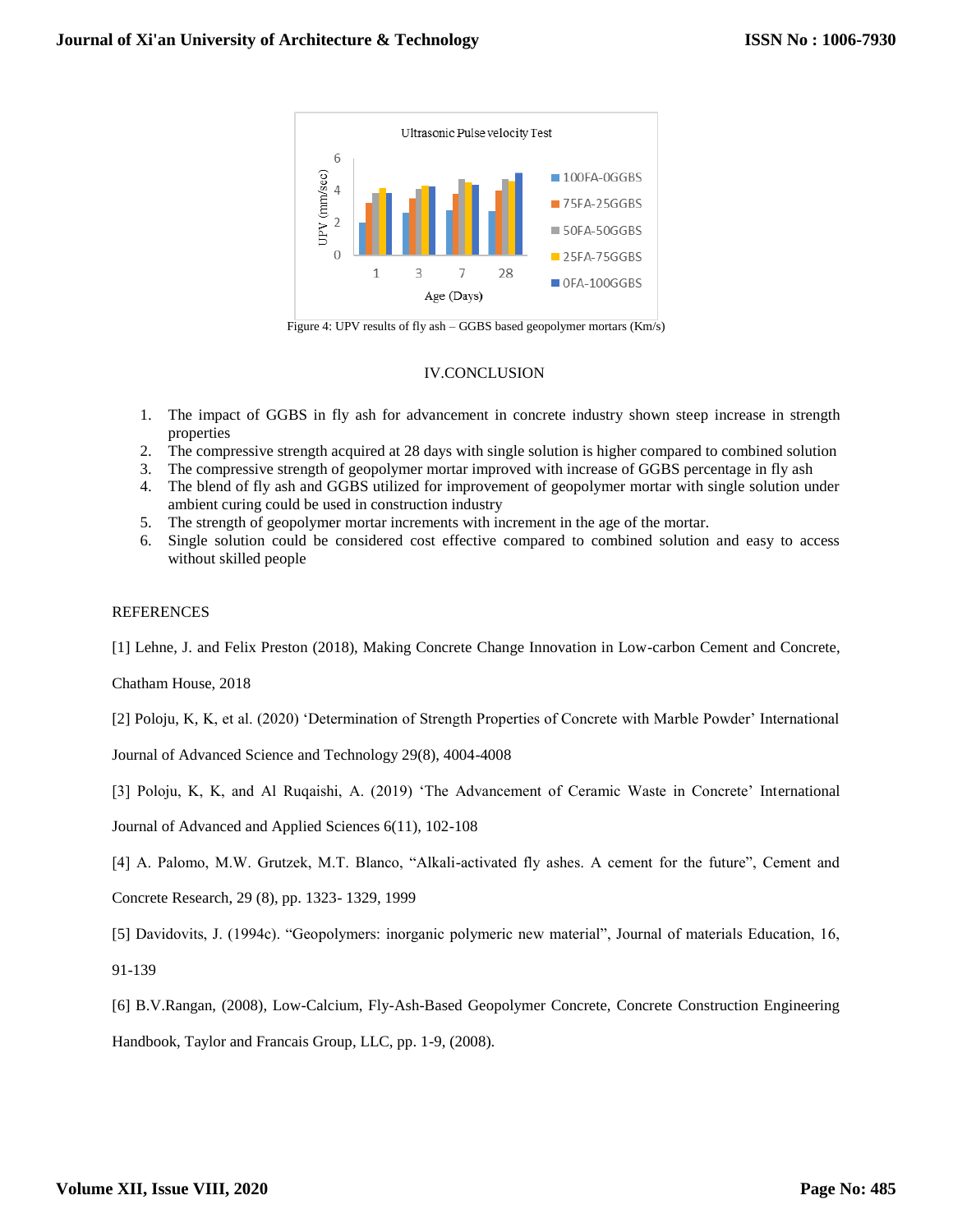[7] Davidovits, "Synthetic mineral polymer compound of silicoaluminate family and preparation process," US patent 4472199, 1978.

[8] Van Jaarsveld, J.G.S., Van Deventer, J.S.J. & Lukey, G.C., (2003), "The characterization of source materials in fly ash based geopolymers", Materials Letters, vol. 57, 2003, pp. 1272-1280.

[9] Pinto, (2004), "Alkali-activated metakaolin based binder," PhD Thesis. University of Minho.2004.

[10] Ubolluk Rattanasak, PrinyaChindaprasirt, (2009), "Influence of NaOH solution on the synthesis of fly ash geopolymer", minerals engineering, 22(12):1073-1078 · October 2009.

[11] Aditya Kumar Patra, A. K., Chowdhry, M., Prusty, B. K, (2011) "Effect of synthesis parameters on the compressive strength of fly ash based geopolymer concrete", International Journal of Environmental Pollution Control and Management, 3(1):79-88 (2011).

[12] Jang, Xiujiang (2017), "Development and Performance of Class F Fly Ash Based Geopolymer Concretes against Sulphuric Acid Attack," Doctoral Thesis School of Civil and Environmental Engineering, University of New South Wales, Sydney, Australia, January 2007.

[13] G. Mallikarjuna Rao, Gunneswara Rao, (2015) "Final Setting Time and Compressive Strength of Fly Ash and GGBS-Based Geopolymer Paste and Mortar", Arabian Journal for Science and Engineering, 11; 3067-3074, 2015.

[14] Bakharev T.,(2005), Geopolymeric Materials Prepared Using Class F Fly Ash and Elevated Temperature Curing‖, Cement and Concrete Research, Vol. 35, pp. 1224-1232, (2005).

[15] Parthiban Kathirvel, K, K. Saravanarajamohan, (2013), "Effect of replacement of Slag on the mechanical properties of flyash based Geopolymer Concrete", (IJET), ISSN: 0975-4024, vol 5, 2013.

[16] Zarina Yahya , Mohd Mustafa A, Bakri Abdullah, Kamarudin Hussin, "Effect of Solids-To-Liquids, Na2SiO3- To-NaOH and Curing Temperature on the Palm Oil Boiler Ash  $(Si + Ca)$  Geopolymerisation System", Materials 2015, 8, 2227-2242.

[17] Mustafa Al Bakri AM. Kamarudin, H. Bin Hussain, M. Khairul Nizar, I. Zarina, Y. Rafiza& A.R, (2011),"The effect of curing temperature on physical and chemical properties of geopolymers," Physics Procedia, 22:286–291, 2011.

[18] Hardjito, D. Wallah, SE. Sumajouw, DMJ and Rangan, "On the Development of Fly ash-Based Geopolymer Concrete," ACI Materials Journal, 101(6):467-472, 2004.